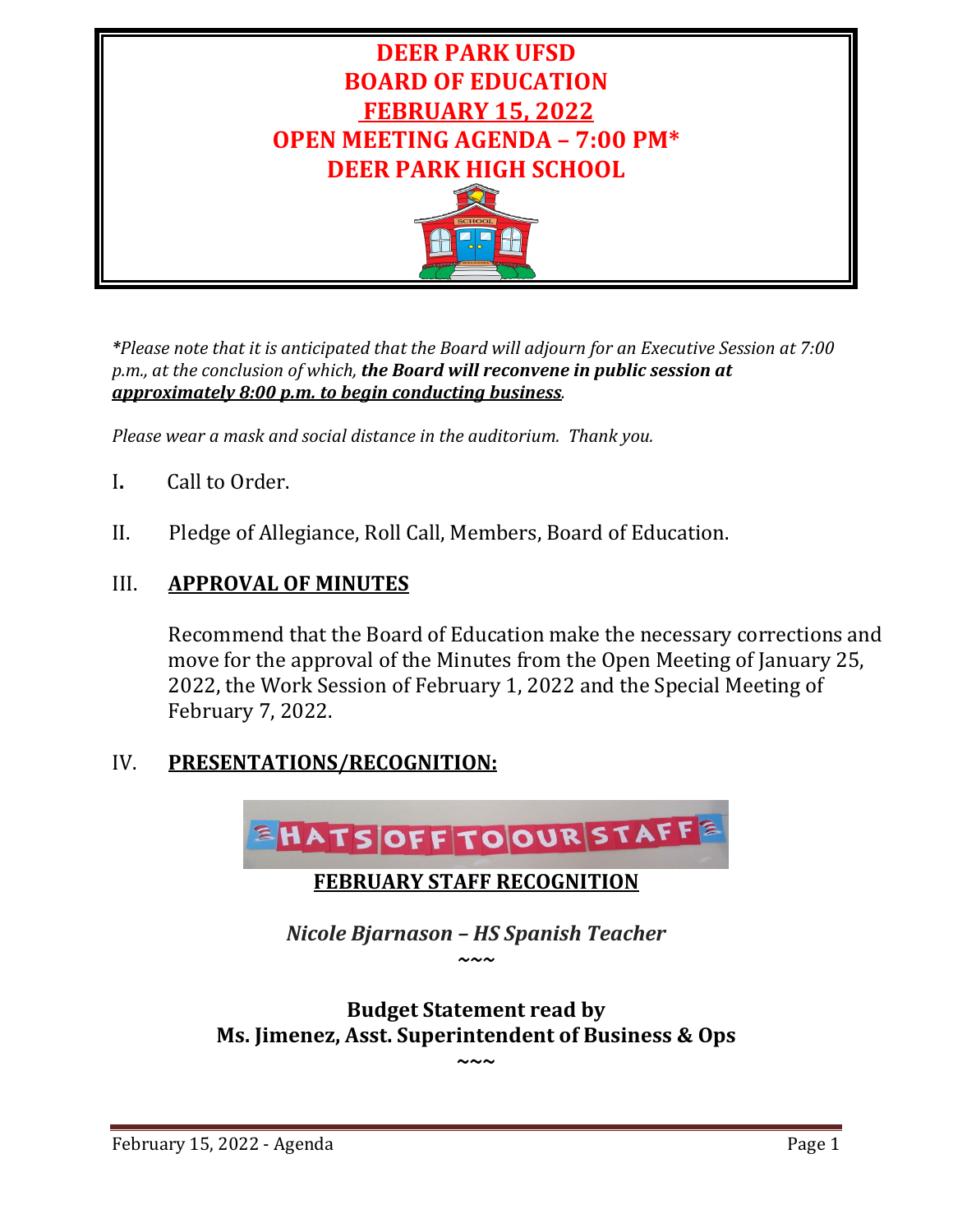# V. **NEW BUSINESS:**

## **1. UPDATED REOPENING MASK POLICY**

## *Recommend that that Board of Education approve the following Resolution:*

WHEREAS, on or about November 24, 2021, the New York State Department of Health re-adopted emergency regulation, 10 NYCRR 2.60, which requires indoor masking under certain circumstances, as determined by the Commissioner of Health based on COVID-19 incidence and prevalence, as well as any other public health and/or risk factors related to COVID-19; and

WHEREAS, on or about December 10, 2021, the New York State Acting Commissioner of Health issued "Commissioner's Determination on Indoor Masking Pursuant to 10 NYCRR 2.60" which provided for "universal masking of teachers, staff, students and visitors to P-12 schools over age two and able to medically tolerate a face covering/mask and regardless of vaccination status"; and

WHEREAS, said emergency regulation 10 NYCRR 2.60 expires February 21, 2022; and

NOW, BE IT RESOLVED THAT, the Board of Education of the Deer Park Union Free District hereby declares that, upon the February 21, 2022 expiration of emergency regulation 10 NYCRR 2.60, or upon its earlier repeal or vacatur by a court of competent jurisdiction, and provided that no other law, rule, regulation or decision/order is subsequently adopted requiring mandatory face covering/masking in P-12 schools, it shall be the policy of the Board of Education that each individual Deer Park Union Free School District teacher, student, staff member and/or visitor will have the discretion to determine whether they will or will not wear a face mask while on District property unless that individual is under quarantine or isolation protocol pursuant to NYSDOH guidance which would necessitate the wearing of a mask. All members of the school community are expected to respect each individual's decision to wear or not wear a mask at such time as the mandate is lifted. Mask "shaming" of any kind will be considered in violation of the District's Code of Conduct, and the District's Student Harassment and Bullying Prevention and Intervention policy. In accordance with current Federal guidelines mask wearing remains required on the school bus.

BE IT RESOLVED FURTHER THAT, the Board of Education of the Deer Park Union Free District hereby rescinds any portion of the District's Re-Opening Plan 2021-22 regarding mandatory face masking that is in conflict with this Resolution.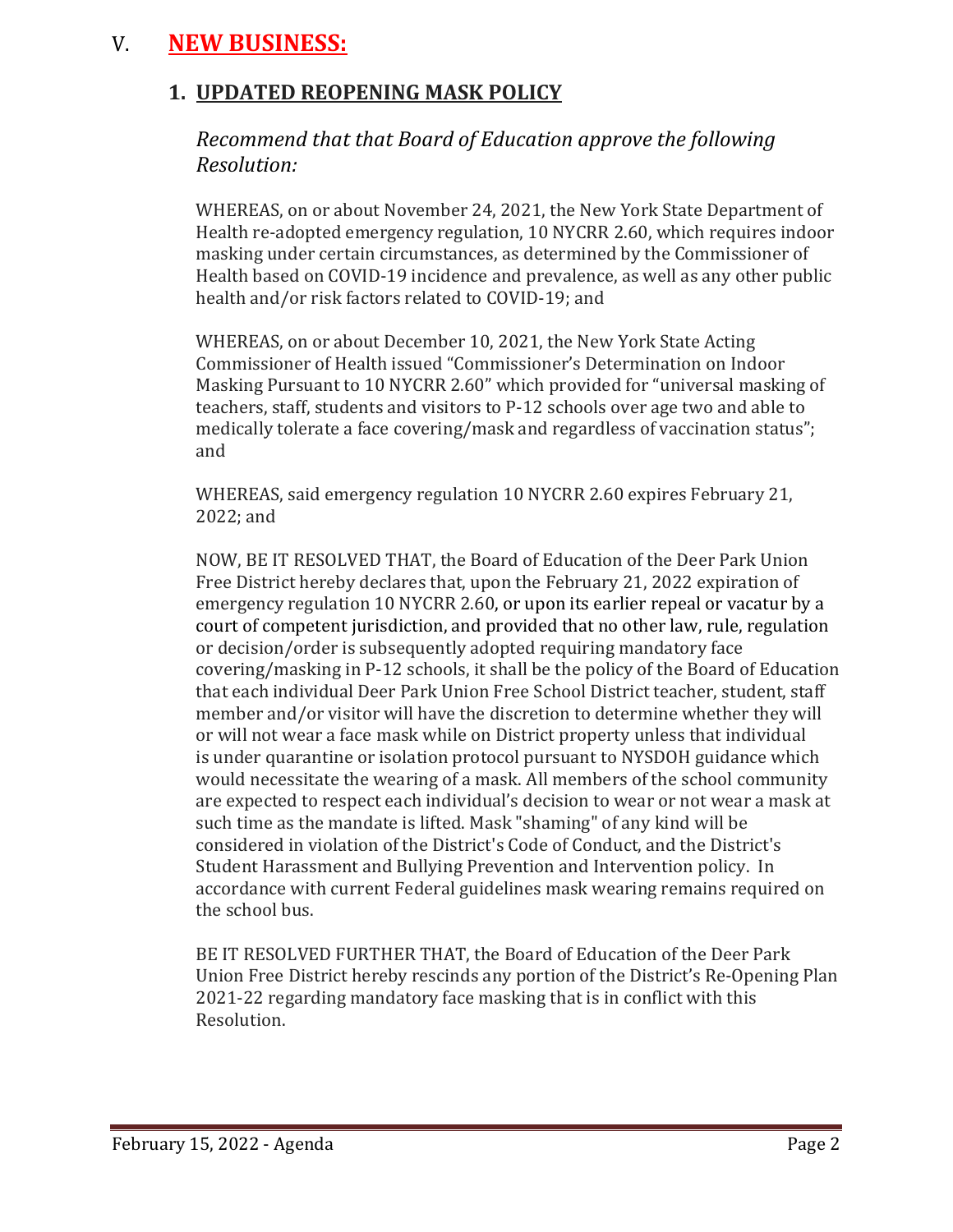## **2. REVISED SCHOOL REOPENING PLAN – TEST-TO-STAY PROTOCOL**

*Recommend that that Board of Education approve the following Resolution:*

**RESOLVED,** that the Board of Education approve the amended 2021- 2022 school reopening plan to add the Test-To-Stay (TTS) protocol.

## **3. DISPOSAL OF EQUIPMENT AT THE DPHS AND JOHN QUINCY ADAMS SCHOOL**

*Recommend that that Board of Education approve the following Resolution:*

**RESOLVED,** that the Board of Education approve the disposal of the following equipment which is broken and beyond repair:

- Laminator  $\#106644$  (JQA)
- Rockwell Vertical Band Saw, Rockwell Drill Press, Rockwell Saw, Reiner Rockwell, Large Grinder, Reiner/Rockwell Grinder and a Delta Rockwell Jointer (DPHS)

## VI. **APPROVAL OF SCHEDULES**

*Recommend, that the Board of Education approve the following schedules collectively:*

## **NON-INSTRUCTIONAL**

## **SCHEDULE -- CS --CHANGE OF SALARY/ STATUS (Non-Instructional)**

**Anthony D'Attoma** Memorial<br>Position: Position: Mail Clerk<br>Salary/Step: \$41,488 Step 1 Effective Date(s): 1/31/2022 Correction of Prorated Salary to \$17,393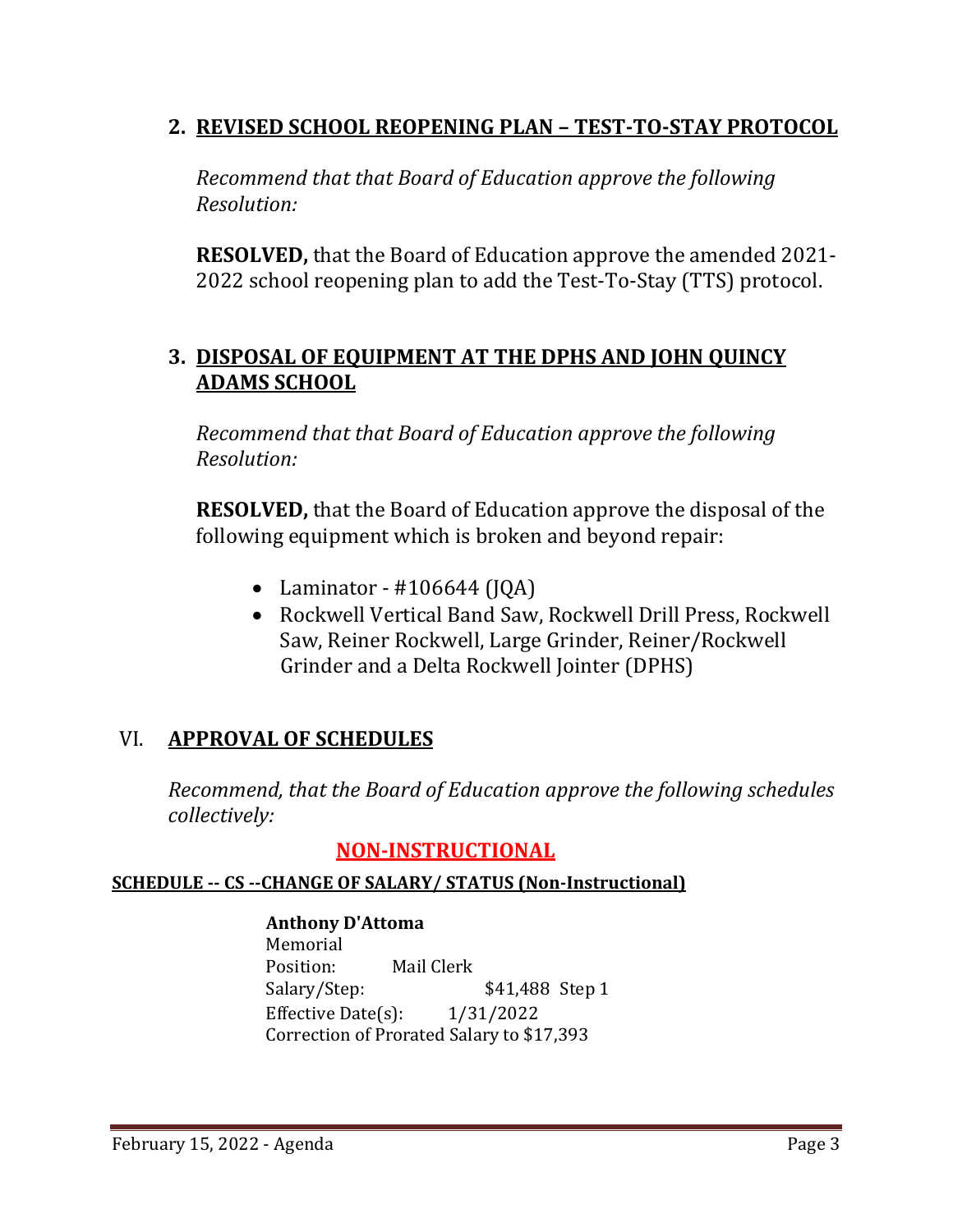#### **Troy Tarzi**

Deer Park High School<br>Position: Night C Night Custodian Salary/Step: \$50,198 Step 1<br>Effective Date(s): 1/27/2022 Effective Date $(s)$ : Change from Night Custodial Aide to Night Custodian. Salary prorated at \$21,430.70

#### **Troy Tarzi**

Deer Park High School Night Custodian<br>\$50,449.02 Salary/Step: \$50,449.02 Step 1 Effective Date(s): 1/27/2022 Correction of Salary. Prorated salary now \$21,537.85.

#### **SCHEDULE -- NN --APPOINTMENTS (Non-Instructional)**

#### **Jamey Amador**

Deer Park High School Lifeguard<br>\$15/hour Salary/Step: Effective Date(s): 2/28/2022

## **Danielle Marano**

John Quincy Adams School<br>Position: Cafeteria Ai Cafeteria Aide<br>\$18.37/hour Salary/Step: Effective Date(s): 2/10/2022

## **Zamani Simon**

Deer Park High School<br>Position: Lifegua Lifeguard<br>\$15/hour Salary/Step: \$15/hour<br>Effective Date(s): 2/28/2022 Effective Date $(s)$ :

## **SCHEDULE -- NNPS --PER DIEM SUBSTITUTES (Non-Instructional)**

#### **Lauren McFarland**

District Wide Per Diem Float Nurse<br>\$150/day Salary/Step: \$150/day<br>Effective Date(s): 2/16/2022 Effective Date $(s)$ :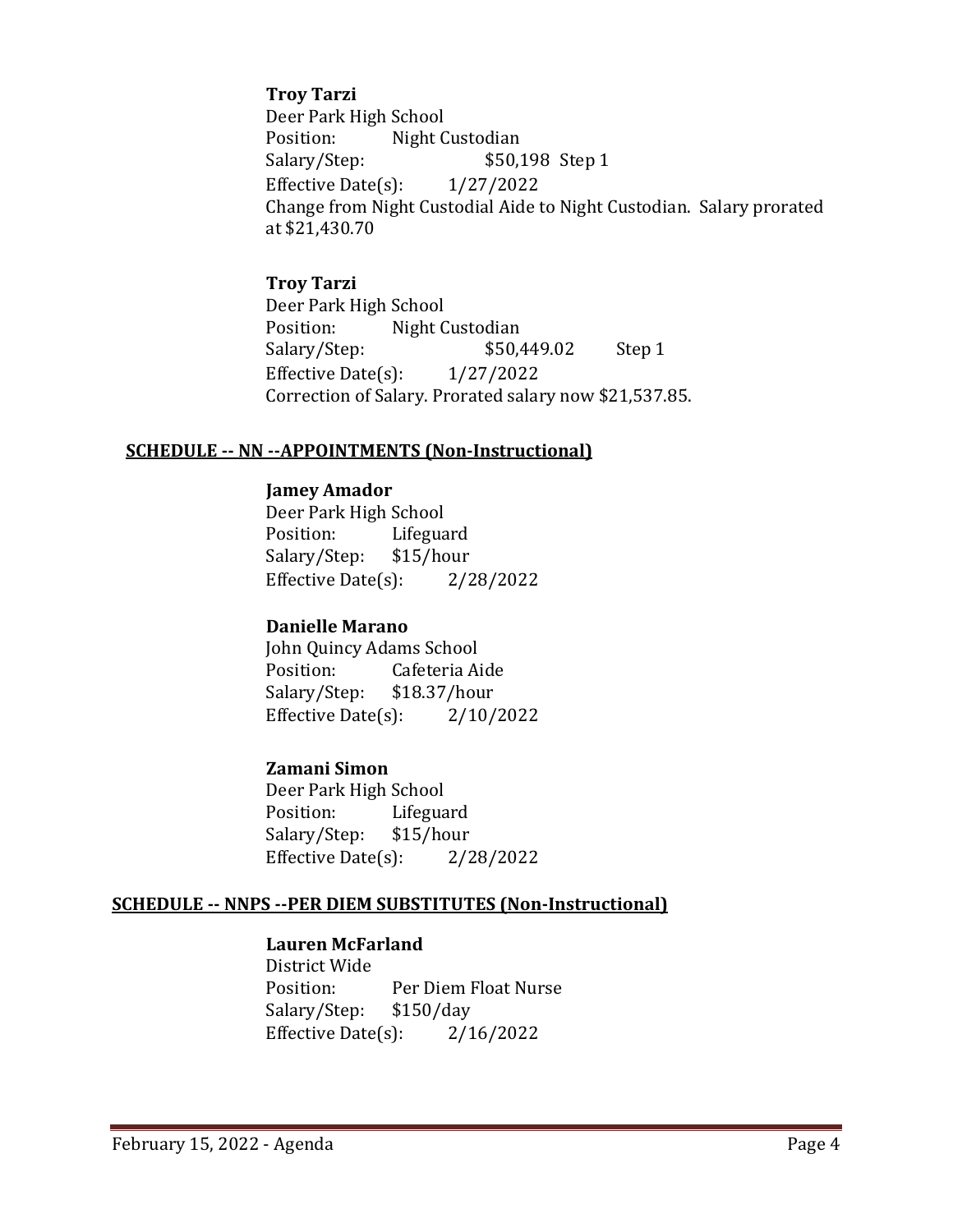## **SCHEDULE -- OO --RESIGNATIONS / RETIREMENTS / REMOVALS / TERMINATIONS (Non-Instructional)**

## **Toni Ann Abbriano**

District Wide Substitute Aide Salary/Step: Effective Date(s): 2/8/2022 Resignation. No outstanding obligation to the district.

## **Debra Cook**

Deer Park High School<br>Position: Office Office Assistant Salary/Step: Effective Date(s): 8/12/2022 Resignation for the purpose of RETIREMENT

## **Jennifer DeJoseph**

May Moore School<br>Position: Nor Non-Instructional Aide Salary/Step: Effective Date(s): 2/18/2022 Resignation. No outstanding obligation to the district

## **Joseph Denoyoir**

Deer Park High School<br>Position: Lifegua Lifeguard Salary/Step: Effective Date(s): 1/19/2022 Resignation. No outstanding obligation to the district

## **Melissa Fisk**

Deer Park High School<br>Position: Lifegua Lifeguard Salary/Step: Effective Date(s): 1/19/2022 Resignation. No outstanding obligation to the district

## **Esther Fullam**

District Office<br>Position: Stenographer Salary/Step: Effective Date(s): 9/30/2022 Resignation for the purpose of RETIREMENT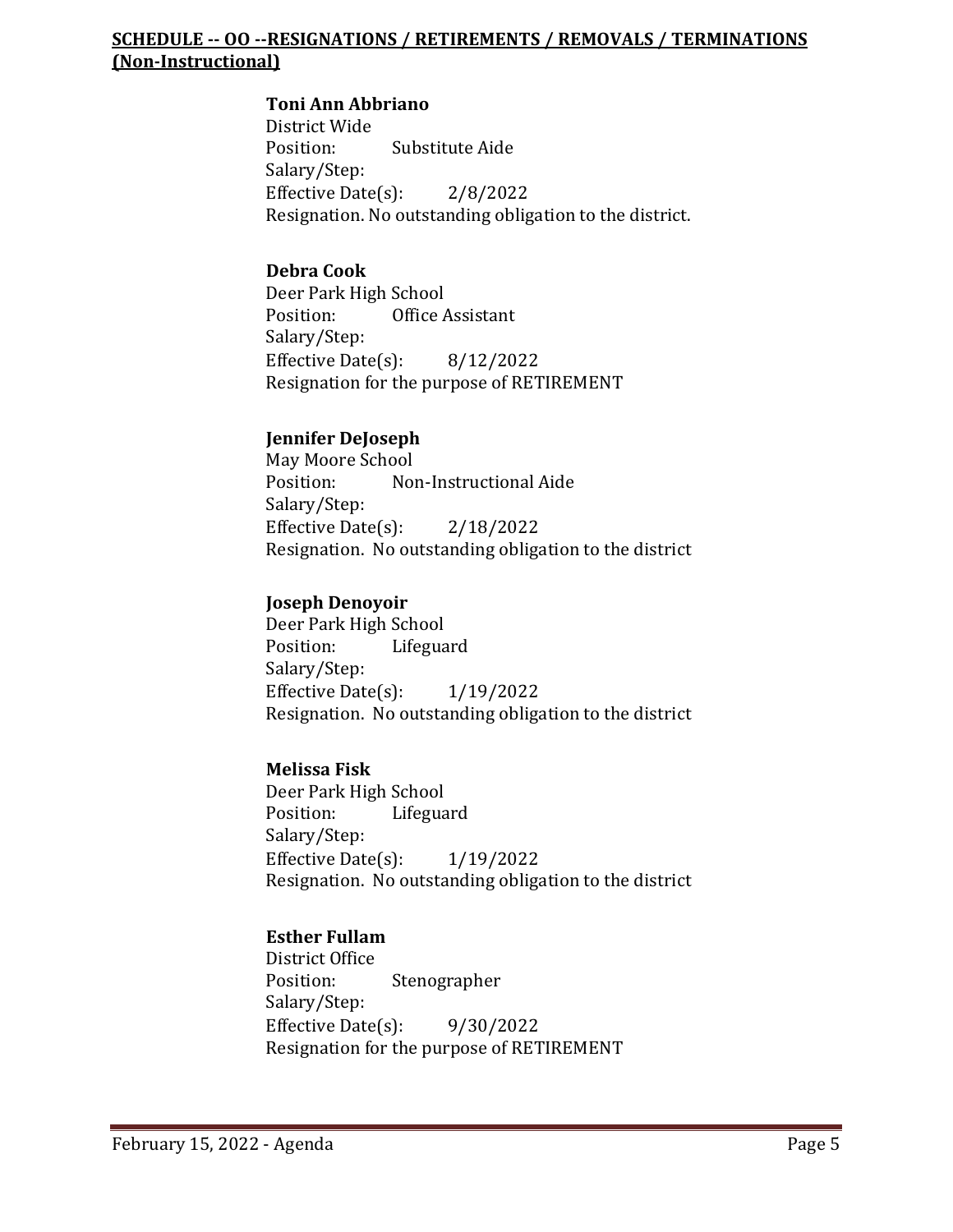## **Susan Gaskin**

District Office Position: Account Clerk Salary/Step: Effective Date(s): 10/11/2022 Resignation for the purpose of RETIREMENT

## **Kevin Kavanagh**

Deer Park High School<br>Position: Sr Lifes **Sr Lifeguard/Recreation Specialist** Salary/Step: Effective Date(s): 1/19/2022 Resignation. No outstanding obligation to the district

## **John Pawelko**

Deer Park High School<br>Position: Lifegua Lifeguard Salary/Step: Effective Date(s): 1/19/2022 Resignation. No outstanding obligation to the district

## **Andrea Schuyler**

Transportation<br>Position: **Transportation Aide** Salary/Step: Effective Date(s): 2/18/2022 Resignation for the purpose of RETIREMENT

## **Lorraine Sears**

Transportation School Bus Driver Coordinator Salary/Step: Effective Date(s): 7/29/2022 Resignation for the purpose of RETIREMENT

## **Christina Seem**

Deer Park High School<br>Position: Lifegua Lifeguard Salary/Step: Effective Date(s): 1/19/2022 Resignation. No outstanding obligation to the district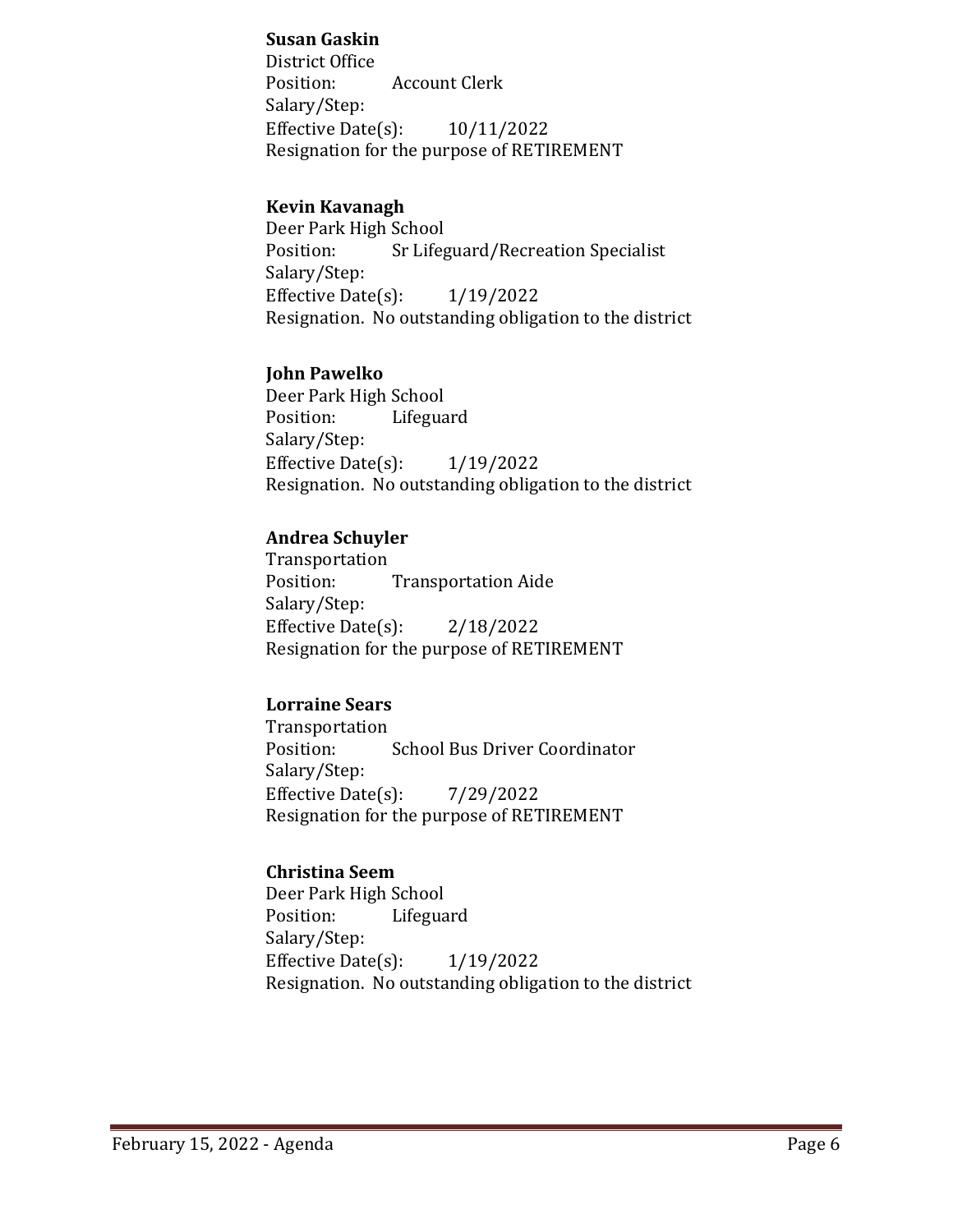## **Catherine Thompson**

Deer Park High School<br>Position: Audio V Audio Visual Aide Salary/Step: Effective Date(s): 9/30/2022 Resignation for the purpose of RETIREMENT

## **Chris Ward**

Deer Park High School Lifeguard Salary/Step: Effective Date(s): 1/19/2022 Resignation. No outstanding obligation to the district

## **SCHEDULE -- QQ --LEAVES OF ABSENCE (Non-Instructional)**

## **Donald Buhrmeister**

Transportation<br>Position: **Transportation Aide** Salary/Step:<br>Effective Date(s): Effective Date(s): 12/21/2021 - 2/18/2022 12/23/21-1/7/22 Paid Medical LOA (FMLA) 1/8/22-2/18/22 Unpaid Medical LOA (FMLA)

## **William Fitzgerald**

John F Kennedy Intermediate School<br>Position: Acting Chief Custodia Acting Chief Custodian Salary/Step:<br>Effective Date(s):  $2/7/2022 - 2/14/2022$ Paid Medical LOA (FMLA)

## **Michael Fullam**

John F Kennedy Intermediate School<br>Position: Chief Custodian **Chief Custodian** Salary/Step:<br>Effective Date(s):  $2/5/2022 - 4/1/2022$ Changed to Paid Medical LOA

## **Steven Gassert**

Transportation<br>Position: **Bus Driver** Salary/Step:<br>Effective Date(s): Effective Date(s): 1/25/2022 - 6/30/2022 LOA 1/25/22-2/18/22 Extension of Unpaid Medical 2/19/22-6/30/22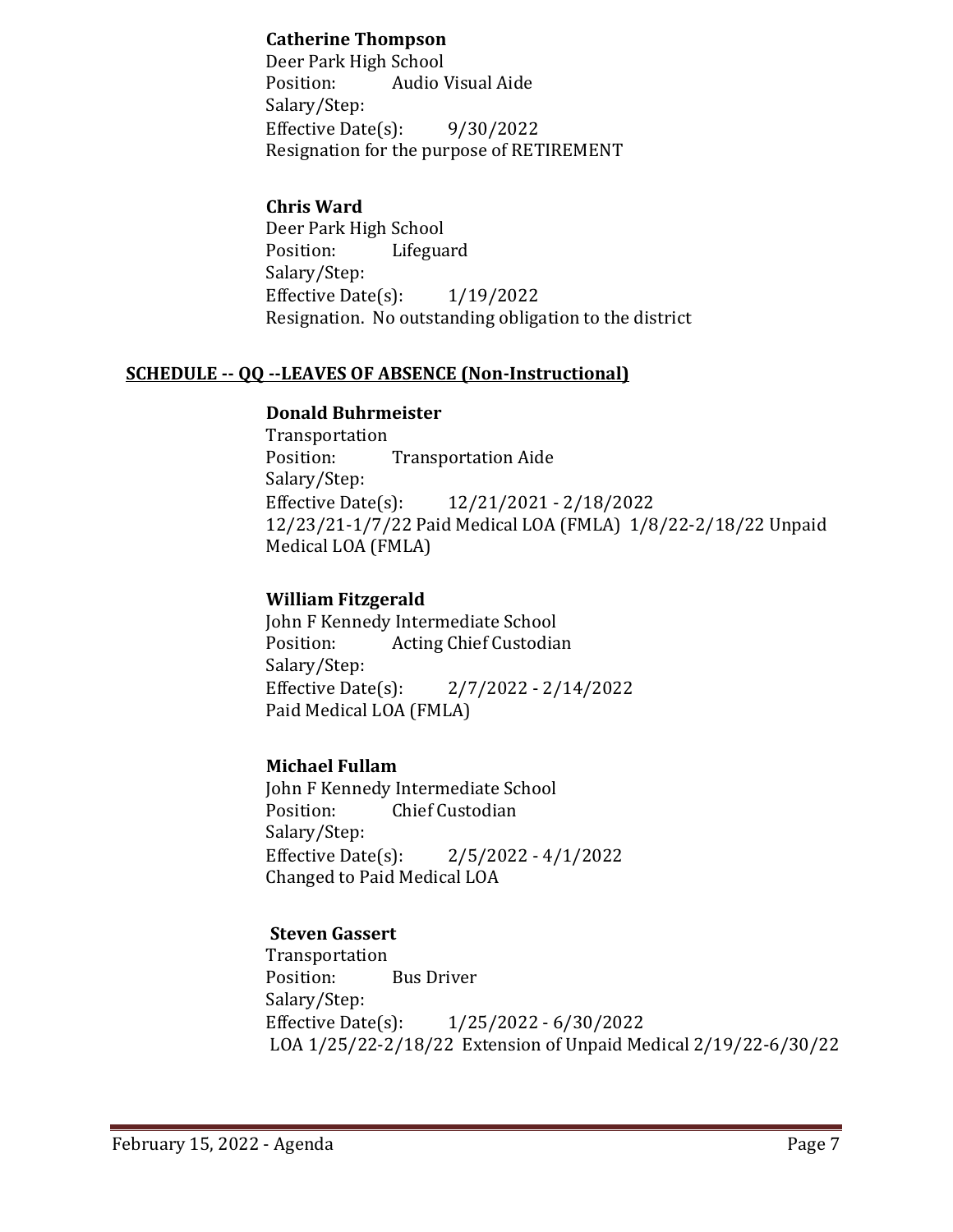## **Thomas Lowe**

Transportation<br>Position: Bus Driver Salary/Step:<br>Effective Date(s): Effective Date(s): 1/3/2022 - 3/18/2022 Unpaid Medical LOA (FMLA)

## **Joseph Orecchio**

John Quincy Adams School<br>Position: Head Custo Head Custodian Salary/Step:<br>Effective Date(s): Effective Date(s): 1/4/2022 - 2/13/2022 Paid Medical LOA (FMLA)

## **SCHEDULE -- TRN --TRANSFERS (Non-Instructional)**

#### **Helen Basedow**

Deer Park High School<br>Position: Office **Office Assistant** Salary/Step: Effective Date(s): 1/25/2022 Transfer from JQA Main Office to HS Athletic Office

## **INSTRUCTIONAL**

## **SCHEDULE -- CSS --CHANGE OF STATUS / SALARY (Instructional)**

#### **Timothy Dupuis**

Deer Park High School<br>Position: Permai Permanent Substitute Teacher Salary/Step:<br>Effective Date(s):  $1/19/2022 - 4/1/2022$ Correction of Dates for appointment

#### **SCHEDULE -- L --PART-TIME APPOINTMENTS (Instructional)**

#### **Lorenzo Abbatiello**

Robert Frost Middle School<br>Position: .8 World Lar Position: .8 World Language Teacher Salary/Step: \$63,390 MA/Step 1<br>Effective Date(s): 1/26/2022 - 6/30/2022 Effective Date(s): 1/26/2022 - 6/30/2022 Salary prorated at \$26,370.24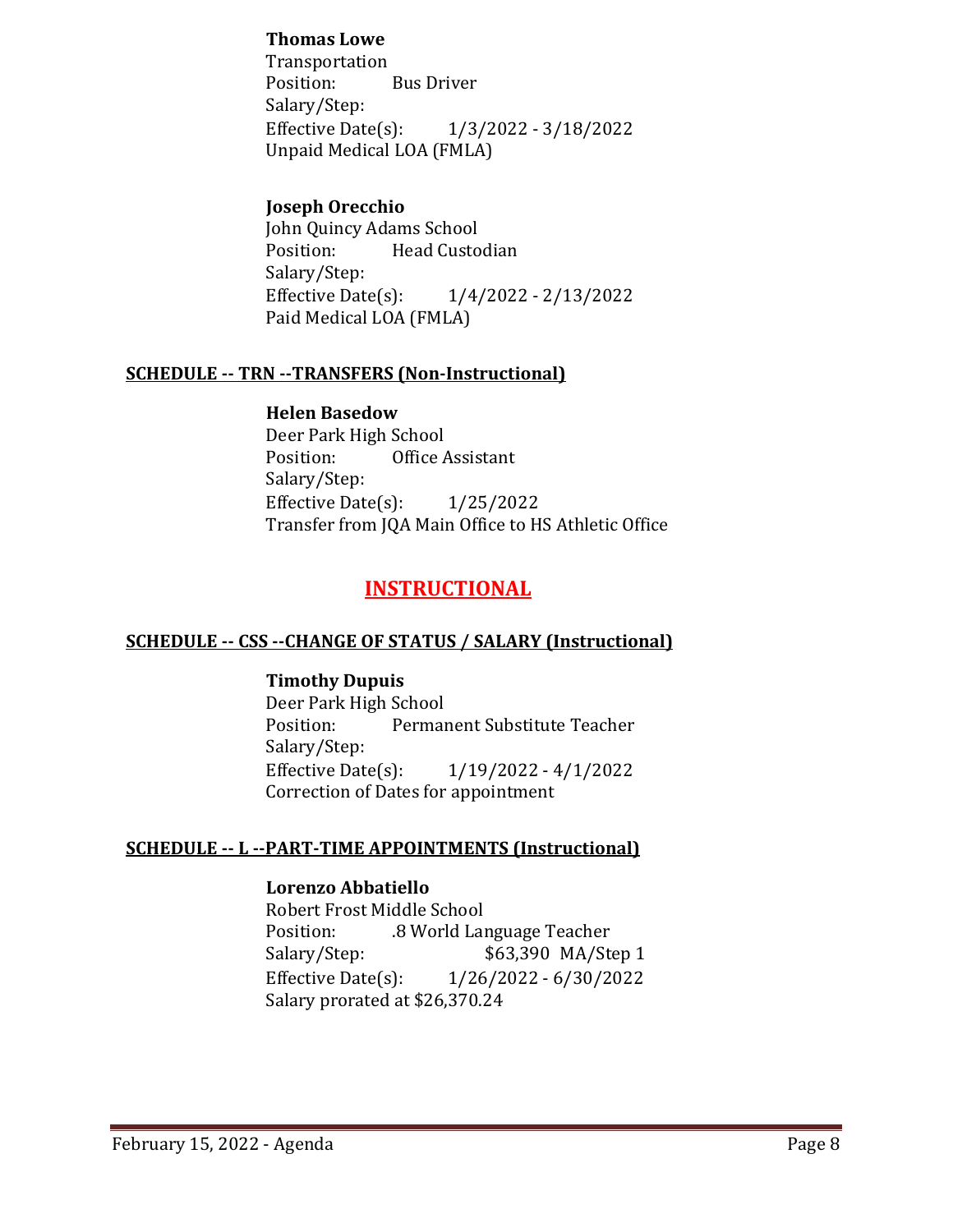## **SCHEDULE -- LR --LONG TERM SUBSTITUTE / LEAVE REPLACEMENT (LR) APPOINTMENTS (Instructional)**

#### **Kimberly Myers**

Deer Park High School<br>Position: Leave I Position: Leave Replacement Speech Teacher<br>Salary/Step: \$63,390 MA/Step 1 \$63,390 MA/Step 1 Effective Date(s): 1/26/2022 - 6/30/2022 Salary prorated at \$32,962.80

## **SCHEDULE -- N --PROBATIONARY TEACHER (Instructional)**

#### **Lorenzo Abbatiello**

Robert Frost Middle School Position: Probationary World Language Teacher<br>Salary/Step: \$63,390 MA/Step 1 \$63,390 MA/Step 1 Effective Date(s): 1/26/2022 - 1/25/2026 Salary prorated at \$32,962.80

## **SCHEDULE -- NS --PERMANENT SUBSTITUTES (Instructional)**

## **Lorenzo Abbatiello**

Robert Frost Middle School .2 Permanent Substitute Teacher<br>\$125/day Salary/Step: \$1<br>Effective Date(s): Effective Date(s): 1/26/2022 - 6/30/2022 Salary prorated at \$25/day

## **Jason Cusa**

Robert Frost Middle School<br>Position: Permanent ! Permanent Substitute Teacher<br>\$125/day Salary/Step: \$1.<br>Effective Date(s): Effective Date(s): 3/11/2022 - 6/30/2022 Certification: Social Studies 7-12

## **Amanda Fina**

May Moore School<br>Position: Per Permanent Substitute Teacher<br>\$125/day Salary/Step:  $$125$ <br>Effective Date(s):  $2/8/2022 - 6/30/2022$ 

## **Caroline Mudge**

Deer Park High School<br>Position: Permai Permanent Substitute Teacher<br>\$175/day Salary/Step: \$1<br>Effective Date(s): Effective Date(s): 2/7/2022 - 6/30/2022 Certification: TESOL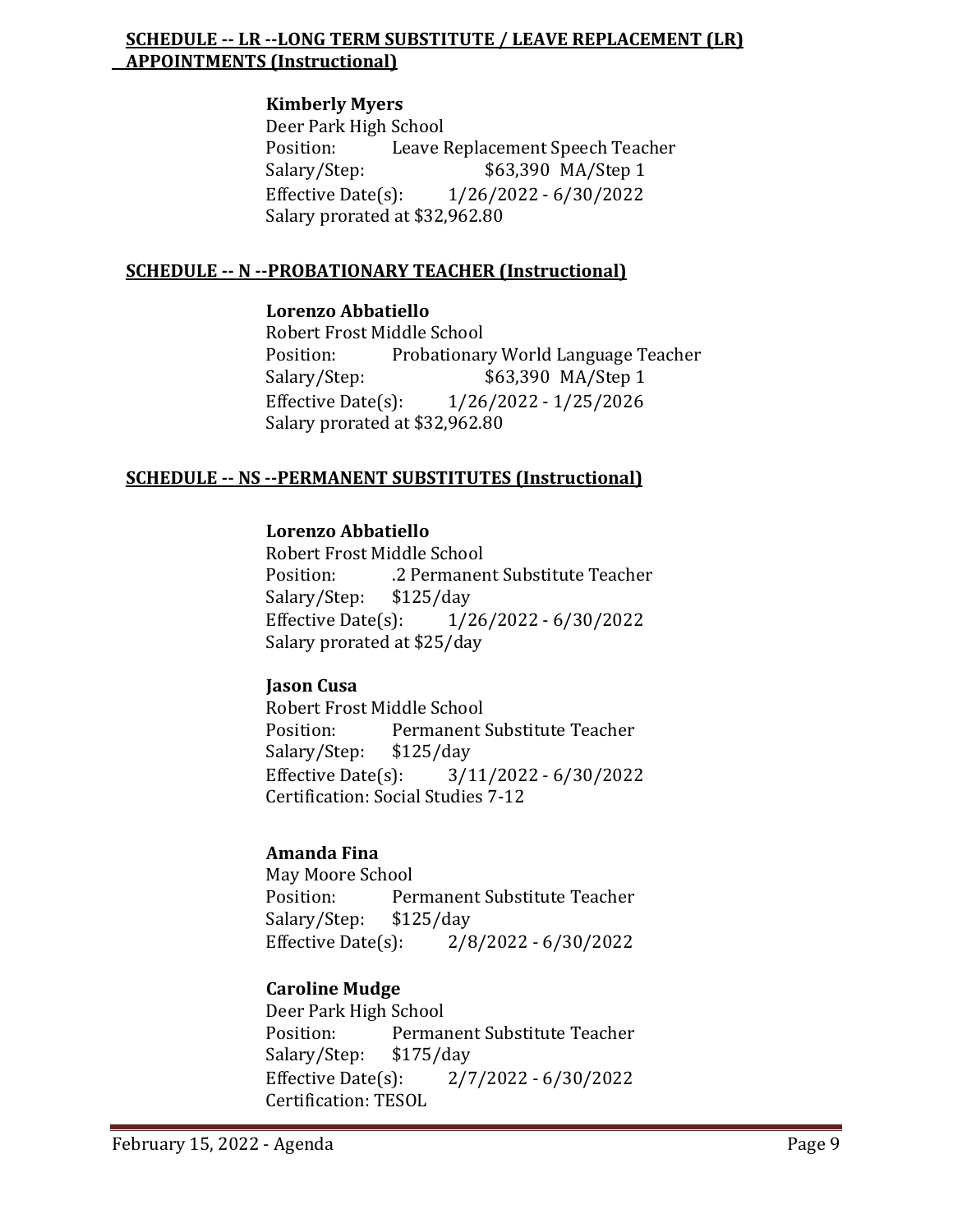## **SCHEDULE -- O --RESIGNATIONS / RETIREMENTS / REMOVALS / TERMINATIONS (Instructional)**

## **Lorenzo Abbatiello**

Deer Park High School .8 World Language/2 Permanent Substitute Teacher Salary/Step: Effective Date(s): 1/26/2022 Resignation as .8 World Language /.2 Permanent Substitute Teacher in order to become Probationary World Language Teacher

## **Cindy Adriaenssens**

Robert Frost Middle School<br>Position: Family & Co Family & Consumer Science Teacher Salary/Step: Effective Date(s): 6/30/2022 Resignation for the purpose of RETIREMENT

## **Annette Armenti**

John Quincy Adams School<br>Position: Special Edu **Special Education Teacher** Salary/Step: Effective Date(s): 6/30/2022 Resignation for the purpose of RETIREMENT

## **Stephen Bertelle**

May Moore School<br>Position: Tea **Teaching Assistant** Salary/Step: Effective Date(s): 2/4/2022 Resignation. No outstanding obligation to the district

## **Robin Billings**

Robert Frost Middle School<br>Position: Teaching As **Teaching Assistant** Salary/Step: Effective Date(s): 6/30/2022 Resignation of the purpose of RETIREMENT

## **Denise DeVivo (Vadala)**

John Quincy Adams School **Elementary Teacher** Salary/Step: Effective Date(s): 6/30/2022 Resignation for the purpose of RETIREMENT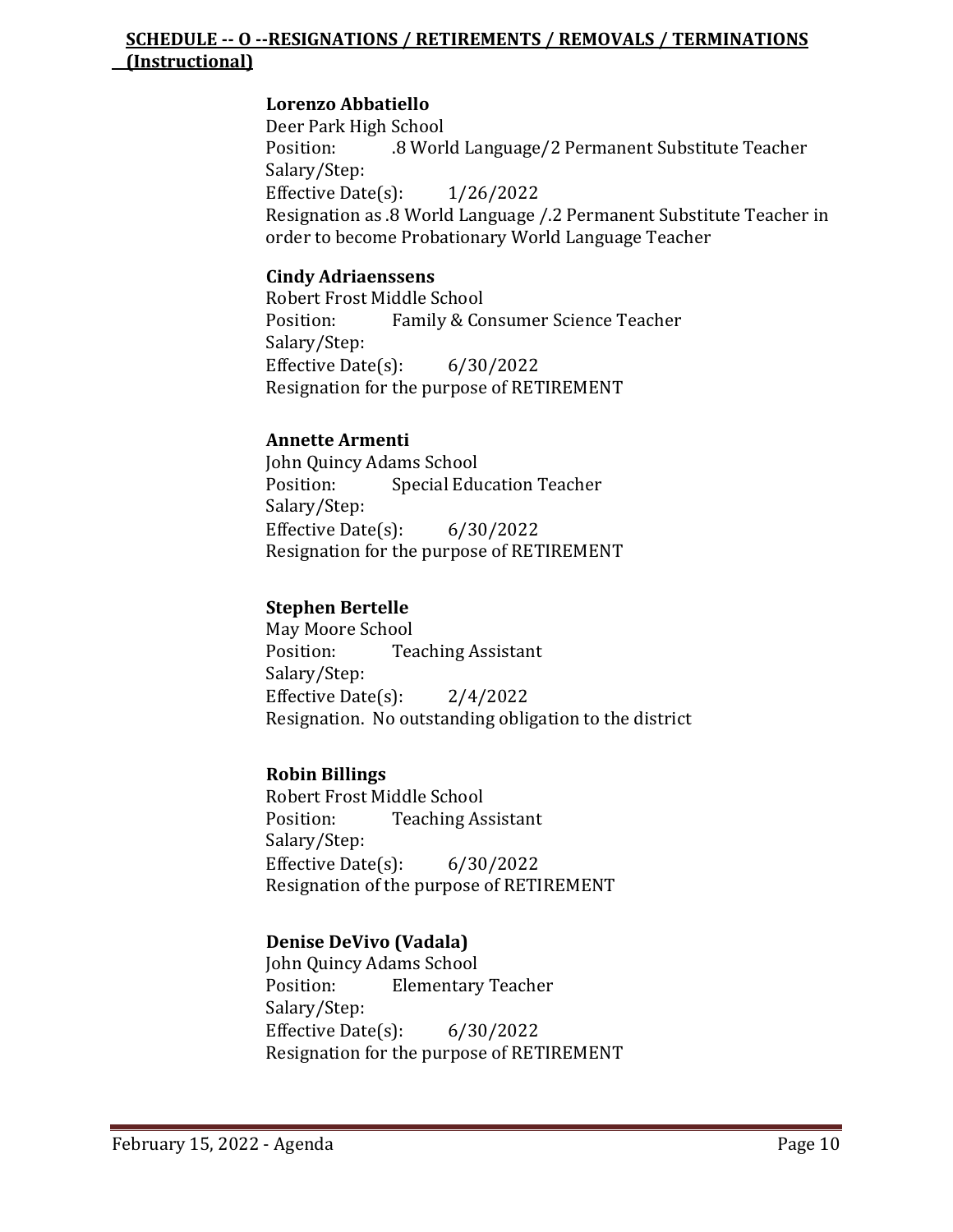## **Vanessa Langdon**

Deer Park High School<br>Position: Social S Social Studies Teacher Salary/Step: Effective Date(s): 6/30/2022 Resignation as Teacher, in order to continue as Curriculum Associate

## **Dorothy Monteith**

John F Kennedy Intermediate School **Teaching Assistant** Salary/Step: Effective Date(s): 6/30/2022 Resignation for the purpose of RETIREMENT

## **Dina Pannone**

Deer Park High School<br>Position: Spanisl Spanish Teacher Salary/Step: Effective Date $(s)$ : 6/30/2022 Resignation as Teacher, in order to continue as Associate Principal

## **Nicole Vecchione**

District Wide Per-Diem Substitute Teacher Salary/Step: Effective Date(s): 2/1/2022 Removal. Certification Expired. No outstanding obligation to the district

## **Daryl Woods**

District Wide **Special Education Teacher** Salary/Step: Effective Date(s): 6/30/2022 (Our Lady of Guadalupe School) Resignation for the purpose of RETIREMENT

## **SCHEDULE -- P --TENURE APPOINTMENTS (Instructional)**

## **Catherine Cullen**

Deer Park High School<br>Position: Teachir **Teaching Assistant** Salary/Step:<br>Effective Date(s): Effective Date(s): 2/26/2018 - 2/25/2022 TENURE DATE: FEBRUARY 26, 2022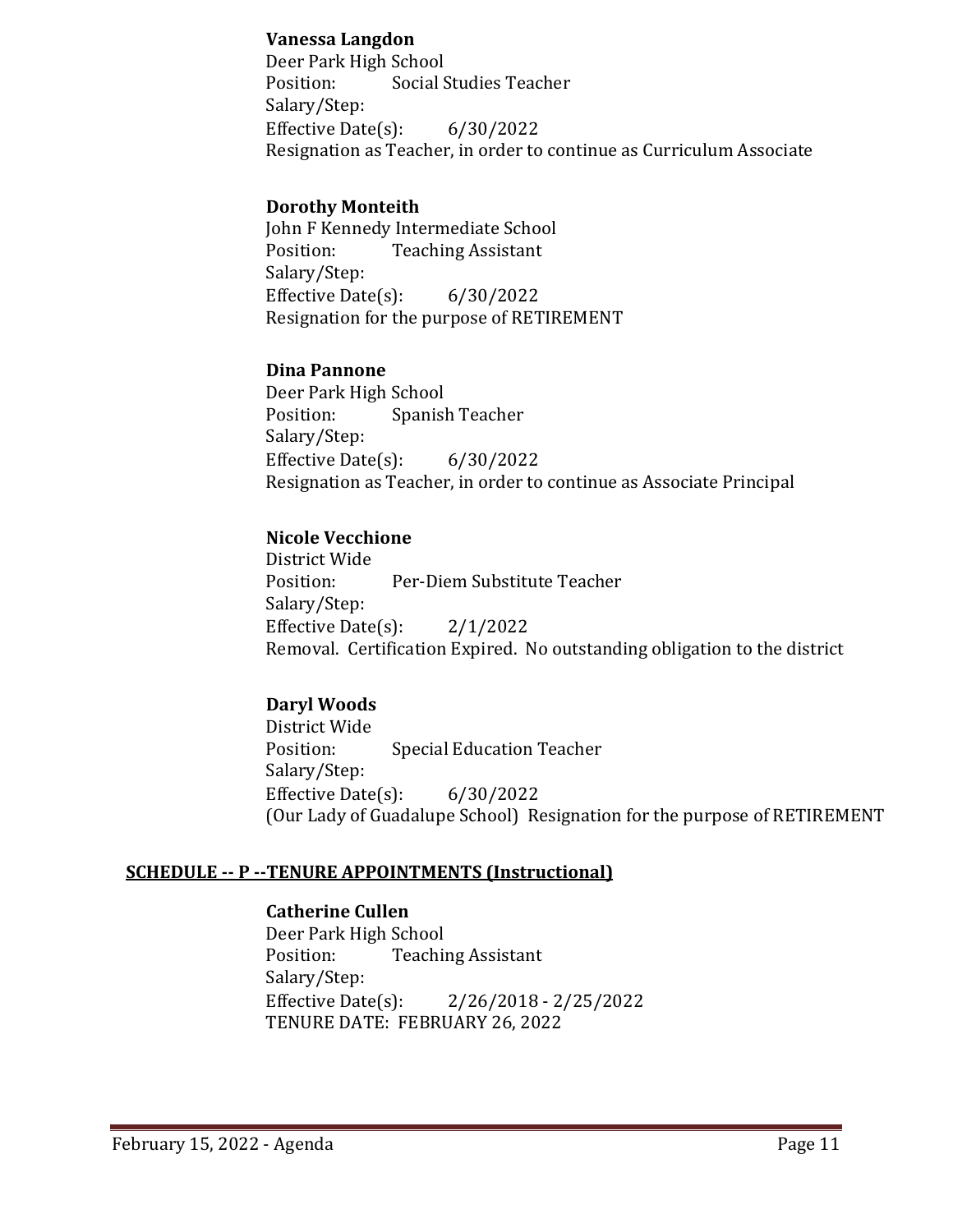**Lizette Ringel**

Deer Park High School Position: Teaching Assistant Salary/Step:<br>Effective Date(s): Effective Date(s): 2/26/2018 - 2/25/2022 TENURE DATE: FEBRUARY 26, 2022

## **SCHEDULE -- Q --LEAVES OF ABSENCE (Instructional)**

#### **Jennifer Arella**

John F Kennedy Intermediate School<br>Position: Flementary Teacher **Elementary Teacher** Salary/Step:<br>Effective Date(s): Effective Date(s): 2/28/2022 - 4/29/2022 Paid Medical LOA (FMLA)

## **Doreen Bellantoni**

May Moore School<br>Position: Spe Speech Teacher Salary/Step:<br>Effective Date(s): Effective Date(s): 2/17/2022 - 4/29/2022 CHANGE of Dates to: 2/17/22-4/12/22 Paid Maternity LOA (FMLA) 4/13/22-4/29/22 Unpaid Maternity LOA (FMLA)

## **Gail Dunne**

John F Kennedy Intermediate School<br>Position: Teaching Assistant **Teaching Assistant** Salary/Step:<br>Effective Date(s):  $3/14/2022 - 4/8/2022$ 3/14/22-3/22/22 Paid Medical LOA (FMLA) 3/23/22-4/8/22 Unpaid Medical LOA (FMLA)

## **Venus Joe**

May Moore School<br>Position: Tea **Teaching Assistant** Salary/Step:<br>Effective Date(s): Effective Date(s): 12/27/2021 - 1/21/2022 CHANGE of Dates: Returned Early

## **Patricia Katz**

John F Kennedy Intermediate School<br>Position: Reading Teacher Reading Teacher Salary/Step:<br>Effective Date(s):  $2/7/2022 - 3/1/2022$ Paid Medical LOA (FMLA)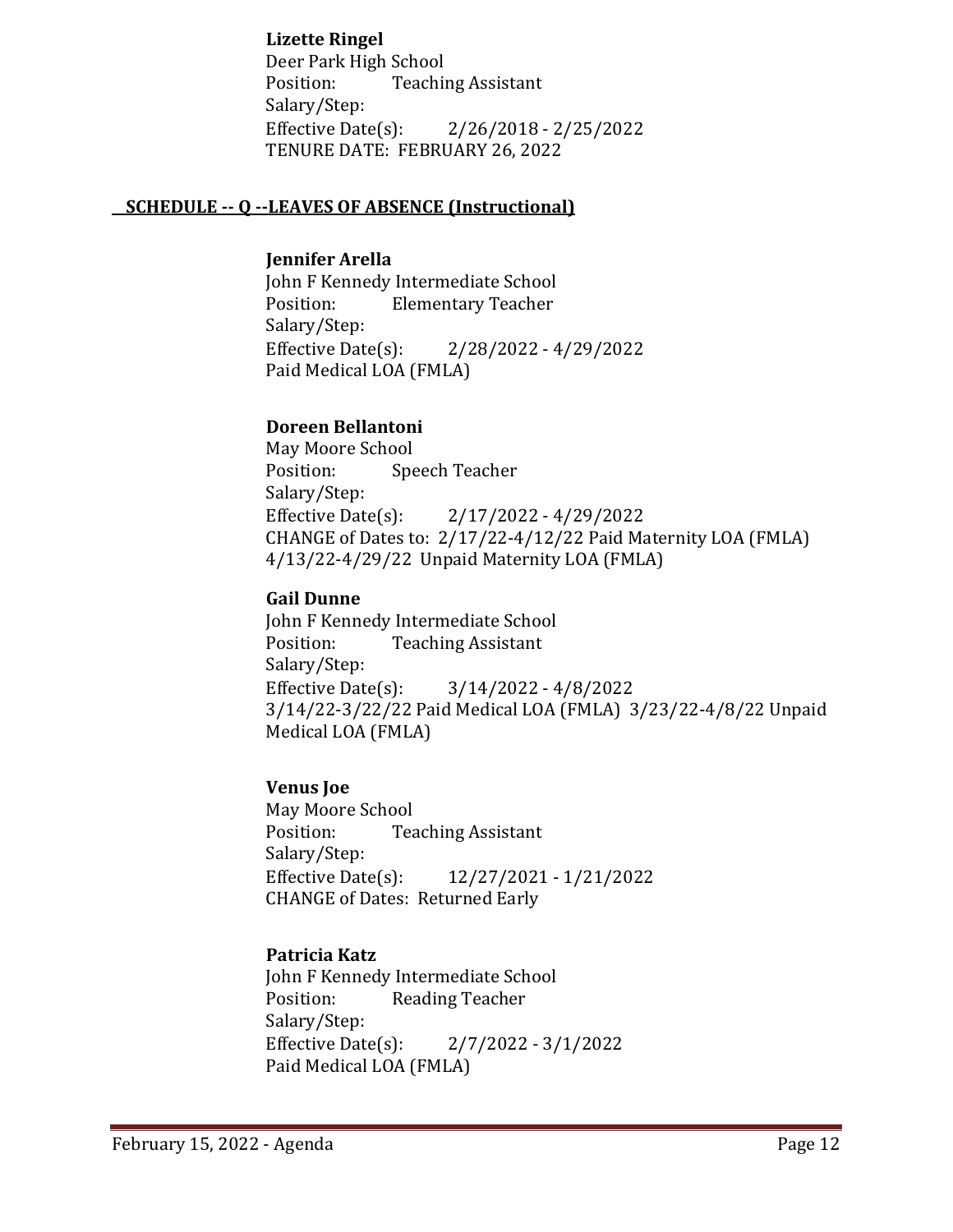## **Frances Marotta**

John F Kennedy Intermediate School Position: Elementary Teacher Salary/Step:<br>Effective Date(s):  $2/4/2022 - 2/11/2022$ Extension of Paid Medical LOA (FMLA) 2/4/22-2/8/22. Extension of Paid Medical LOA (FMLA) 2/9/22-2/11/22.

## **Amy Pellegrino**

Deer Park High School<br>Position: ENL Te **ENL Teacher** Salary/Step: Effective Date(s): 2/5/2022 - 3/25/2022 Extension of Paid Maternity LOA (FMLA)

## **SCHEDULE -- TA --PROBATIONARY TEACHING ASSISTANT (Instructional)**

## **Julia Matera**

May Moore School<br>Position: Pro Probationary Teaching Assistant<br>\$29,293.84 Salary/Step: \$2<br>Effective Date(s): Effective Date(s): 2/14/2022 - 2/13/2026 Salary prorated at \$12,596.42

## **SCHEDULE -- TR --TRANSFERS (Instructional)**

**Nicoletta Skoljarev** Robert Frost Middle School<br>Position: Teaching As **Teaching Assistant** Salary/Step: Effective Date(s): 1/31/2022 Transfer from MM to RF to fill an IEP driven student need

## **SCHEDULE -- TTPA --TEMPORARY ASSIGNMENT (Instructional)**

## **Lorrie Cook**

May Moore School<br>Position: Ext Extra Care Stipend<br>\$4,227/year Salary/Step: \$4<br>Effective Date(s): Effective Date(s): 2/7/2022 - 6/30/2022 Payment prorated to \$2,007.83

## **Cristina Parisi**

May Moore School<br>Position: Ext Extra Care Stipend<br>\$374 Salary/Step: \$3<br>Effective Date(s): Effective Date(s): 9/1/2021 - 9/30/2021 17 days @ \$22/day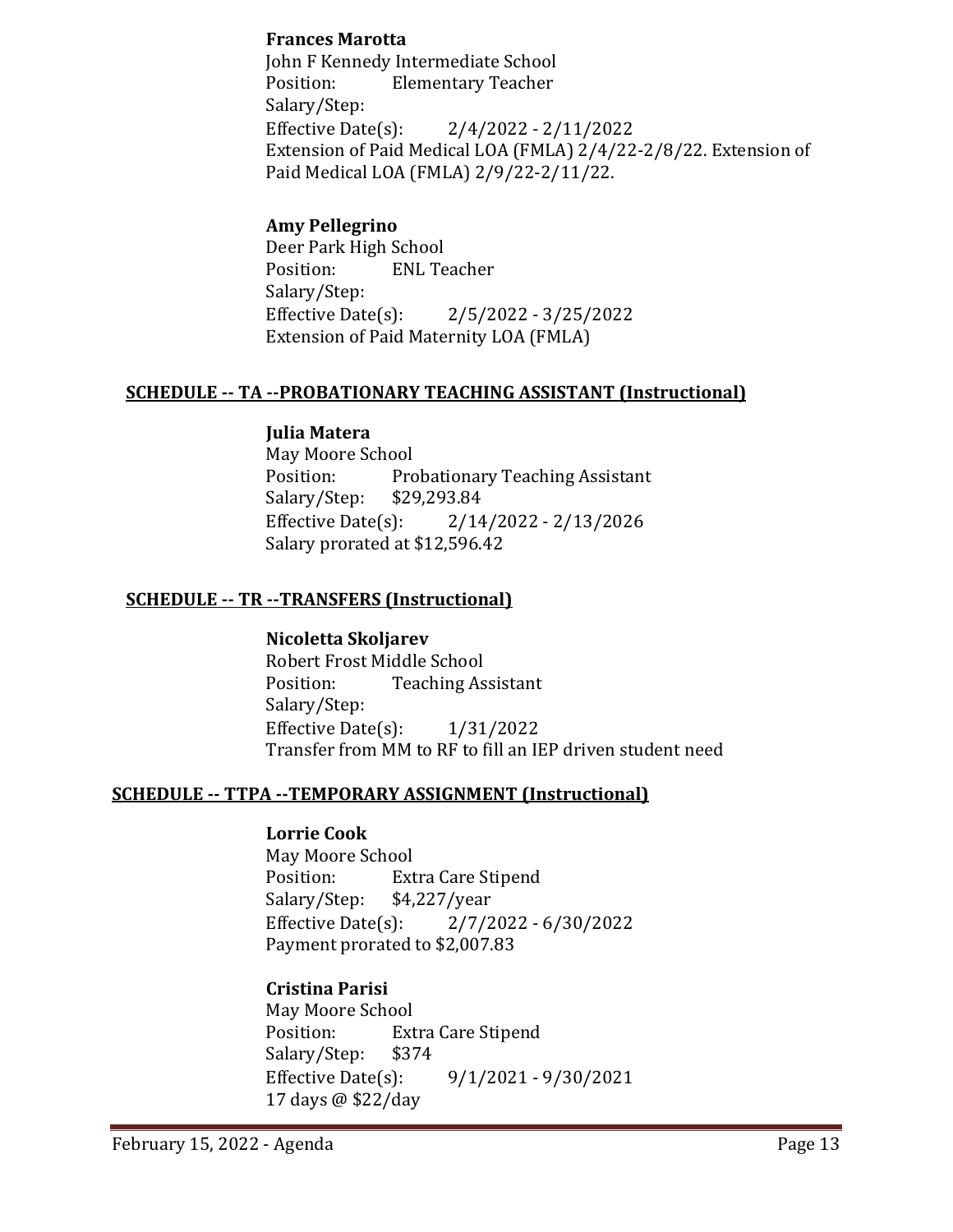## **Nichole Thone**

District Wide Curriculum Writing & Professional Resource Development Project for ABA  $\sim$  Applied<br>Salary/Step: \$257.11/day Salary/Step: \$257.11/day<br>Effective Date(s): 2/1/2  $2/1/2022 - 4/30/2022$ 

## **Brittany Verdichhio**

District Wide Curriculum Writing & Professional Resource Development Project for ABA  $\sim$  Applied<br>Salary/Step: \$257.11/day Salary/Step: \$2<br>Effective Date(s):  $2/1/2022 - 4/30/2022$ 

## **SCHEDULE 22/BP-842 – SCHEDULES OF BILLS PAYABLE**

| General*                  | #35                  | 2/28/2022 |
|---------------------------|----------------------|-----------|
| Federal*                  | #15                  | 2/28/2022 |
| School Lunch*             | #15                  | 2/28/2022 |
| Capital*                  | #9                   | 2/28/2022 |
| WORKERS' COMP.*           | Daily Check Register | 1/18/2022 |
| WORKERS' COMP.*           | Daily Check Register | 1/20/2022 |
| WORKERS' COMP.*           | Daily Check Register | 1/21/2022 |
| WORKERS' COMP.*           | Daily Check Register | 1/25/2022 |
| WORKERS' COMP.*           | Daily Check Register | 1/26/2022 |
| General                   | #32                  | 1/31/2022 |
| General                   | #36                  | 2/28/2022 |
| Federal                   | #16                  | 2/28/2022 |
| School Lunch              | #14                  | 1/31/2022 |
| School Lunch              | #16                  | 2/28/2022 |
| PR Liability General Fund | #31                  | 1/31/2022 |
| WORKERS' COMP.            | Daily Check Register | 1/28/2022 |
| WORKERS' COMP.            | Daily Check Register | 1/31/2022 |
| WORKERS' COMP.            | Daily Check Register | 2/4/2022  |
| WORKERS' COMP.            | Daily Check Register | 2/9/2022  |
| WORKERS' COMP.            | Daily Check Register | 2/12/2022 |
|                           |                      |           |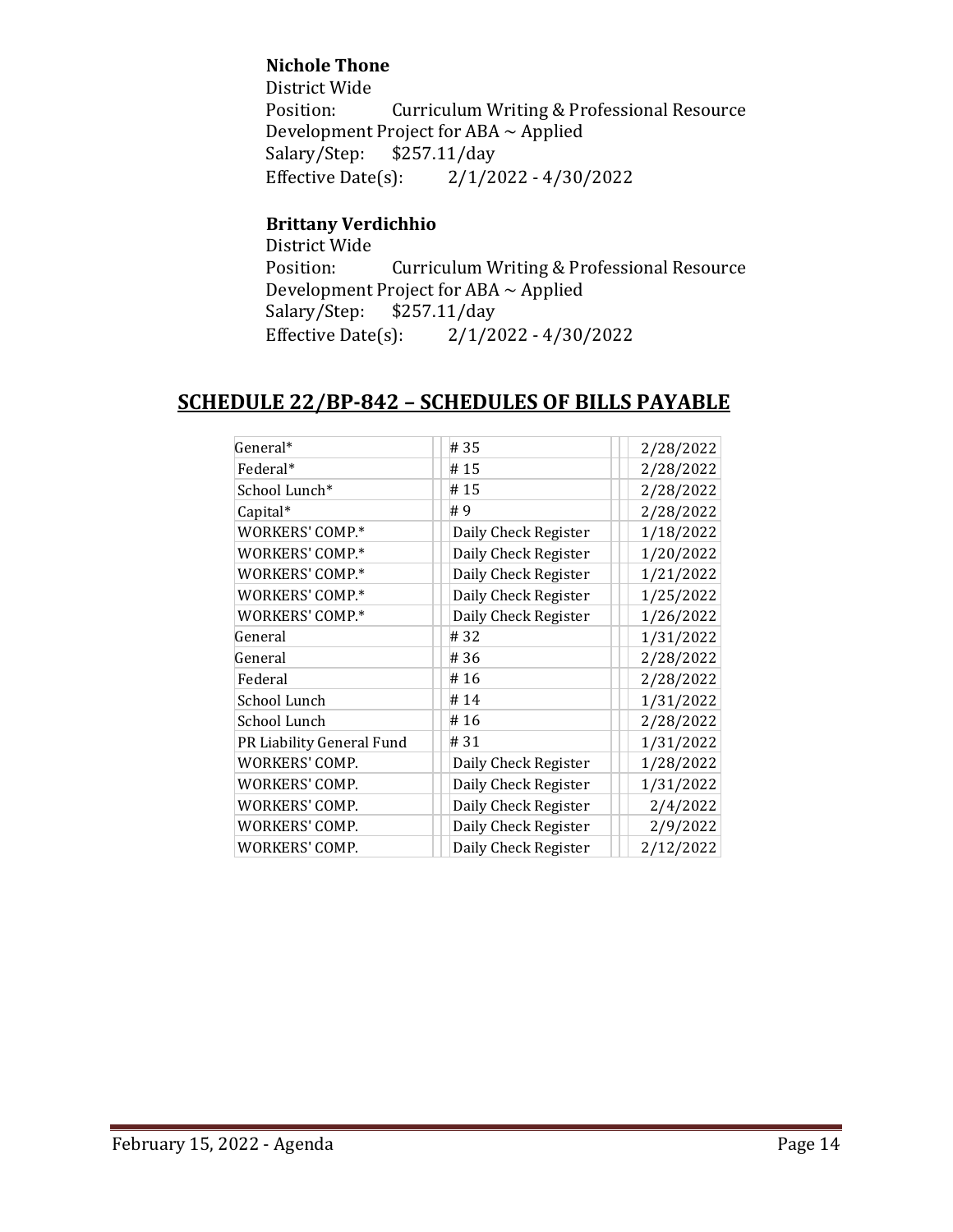## **SCHEDULE D – BID AWARD**

*Bids for Bid # BDP21-018 Reach-In Commercial Refrigerators Re-Bid were received and opened at 11:00 AM on February 2, 2022.*

Bids were advertised in Newsday. Forms and specifications were processed in accordance with Section 103 of the General Municipal Law and bids were solicited on the Empire State Purchasing Group website at [www.BidnetDirect.com.](http://www.bidnetdirect.com/)

Bids were received from the following vendors:

| Pueblo Hotel supply Inc. DBA Grady's Food Service Equipment Supply | \$21,474.18 |
|--------------------------------------------------------------------|-------------|
| Sam Tell & Son, Inc                                                | \$11,021.52 |

Present at bid opening: Concetta Bertelle, Purchasing Agent and Tracy McGarty, Recorder. There were no vendors present.

It is recommended that the bid be awarded to the following vendors as the lowest responsible bidder(s) meeting specifications:

Sam Tell & Son, Inc  $$11,021.52$ 

## **SCHEDULE 22-E-464 – TRANSFERS** T20, T21 & T22

## **SCHEDULE 22-F-412 - CONTRACT REPORT**

## **SCHEDULE 2-H-22 – HOME TEACHING (regular & S/E)**  (confidential)

## **SCHEDULE 2-S-22 – SPECIAL TRANSPORTATION**  (confidential)

## **SCHEDULE 2-SE-22 - COMMITTEE RECOMMENDATIONS** (confidential)